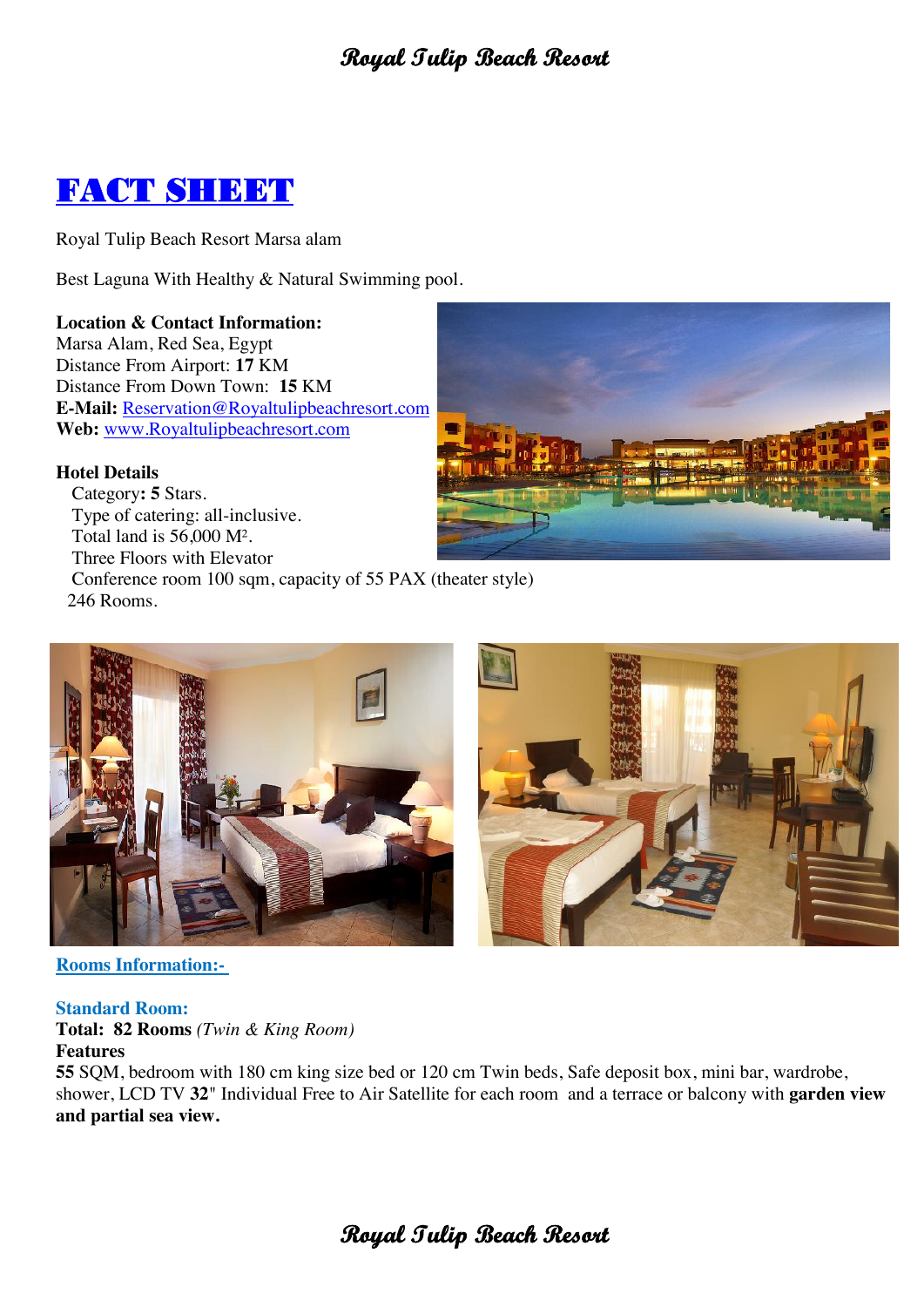## **Superior Room:**

**Total: 156 Rooms** *(Twin & King)*

#### **Features:**

*55* SQM, bedroom with 180 cm king size bed or 120 cm Twin beds, safe deposit box, mini bar, wardrobe, shower, LCD TV **32**" Individual satellite for each room and a terrace or balcony with **Pool view and Side sea view.**

## **Family Room**

## **Total: 12 Family Rooms**

## **Features**

**95** SQM, 2 bedroom one king 180 M² & Twin beds 120 M² safe deposit box, mini bar, wardrobe, 2 bathrooms , LCD TV **32**'' Individual satellite for each room and a terrace or balcony with **pool view and Side Sea view.**

## • **Guest Services :**

- Wireless internet use in public areas (using own notebook) Extra charge
- Wireless internet use in guest rooms Extra charge.
- Guest favorite TV channels.
- Satellite TV individual for each room.
- Safe deposit box in the room.

## **Super superior Package (Extra Charge)**

## **Upon arrival at the room**

- Mini Bar once per stay "Soft Drinks + One Bottle of wine"
- Fruit Basket
- Special Amenities in the Bathroom
- Bathrobe and Slippers
- Free Wi-Fi One hour per day
- Half an hour Massage
- Late checkout till 20:00

## **Restaurants & Bars :**

## **Main Restaurant:**

| <b>Breakfast</b> | $: 07:00$ Till $10:00$                        |
|------------------|-----------------------------------------------|
| Lunch            | $: 12:30$ Till $14:30$                        |
| Dinner           | : 19:00 Till $21:30$                          |
| <b>Snacks</b>    | $: 10:00$ Till 12:00 Noon at the Beach        |
|                  | Light Lunch : $12:30$ Till 17:00 at the Beach |

## **Fish Restaurant at the Beach:**

Dinner : 19:00 Till 21:30 with Extra charge

## **Italian Restaurant at the Beach :**

Dinner : 19:00 Till 21:30 with Extra charge

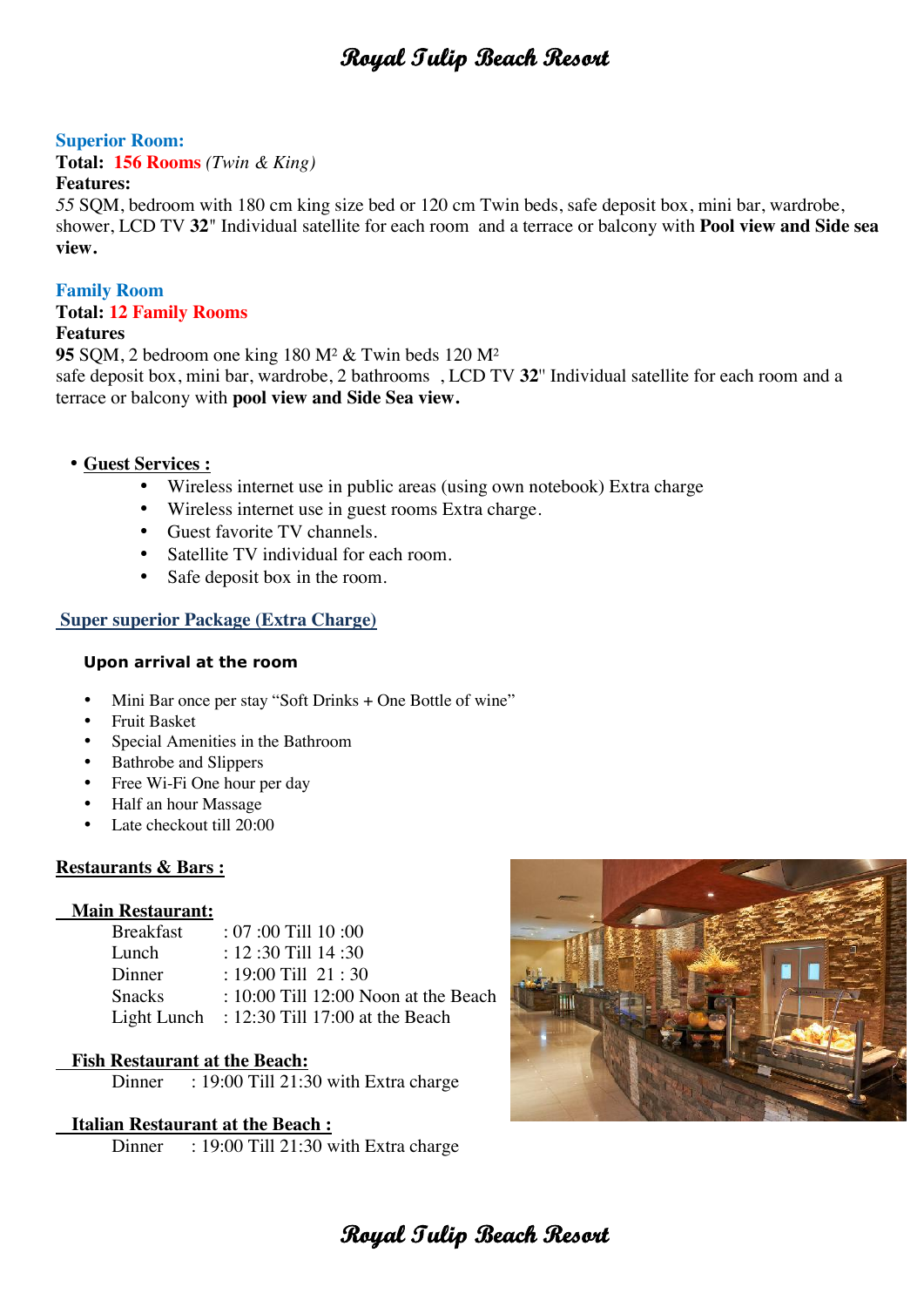



## • **Swimming Pools Service Time:**

Pool Bar Open from 10:00 am Till Midnight Beach Bar Open from 10:00 am Till Sunset Lobby Bar Service 24 H

## **Swimming Pools**

- Private sandy Beach with Lagoon 80-120 CM<sup>3</sup> depth "Natural Pool in the Sea".
- Two swimming pools (One is heated during winter time).
- One Heated pool for Kids during winter time.
- Mini Aqua Park for Kids.

## **Disco open daily from 00:00.**

## **Amphitheater and animation day & night activities .**

- **Spa :**
- Fitness Center (GYM).
- Sauna, Steam and Jacuzzi **(Extra Charge)**.
- Massage rooms **(Extra Charge).**
- Turkish Bath **(Extra Charge).**